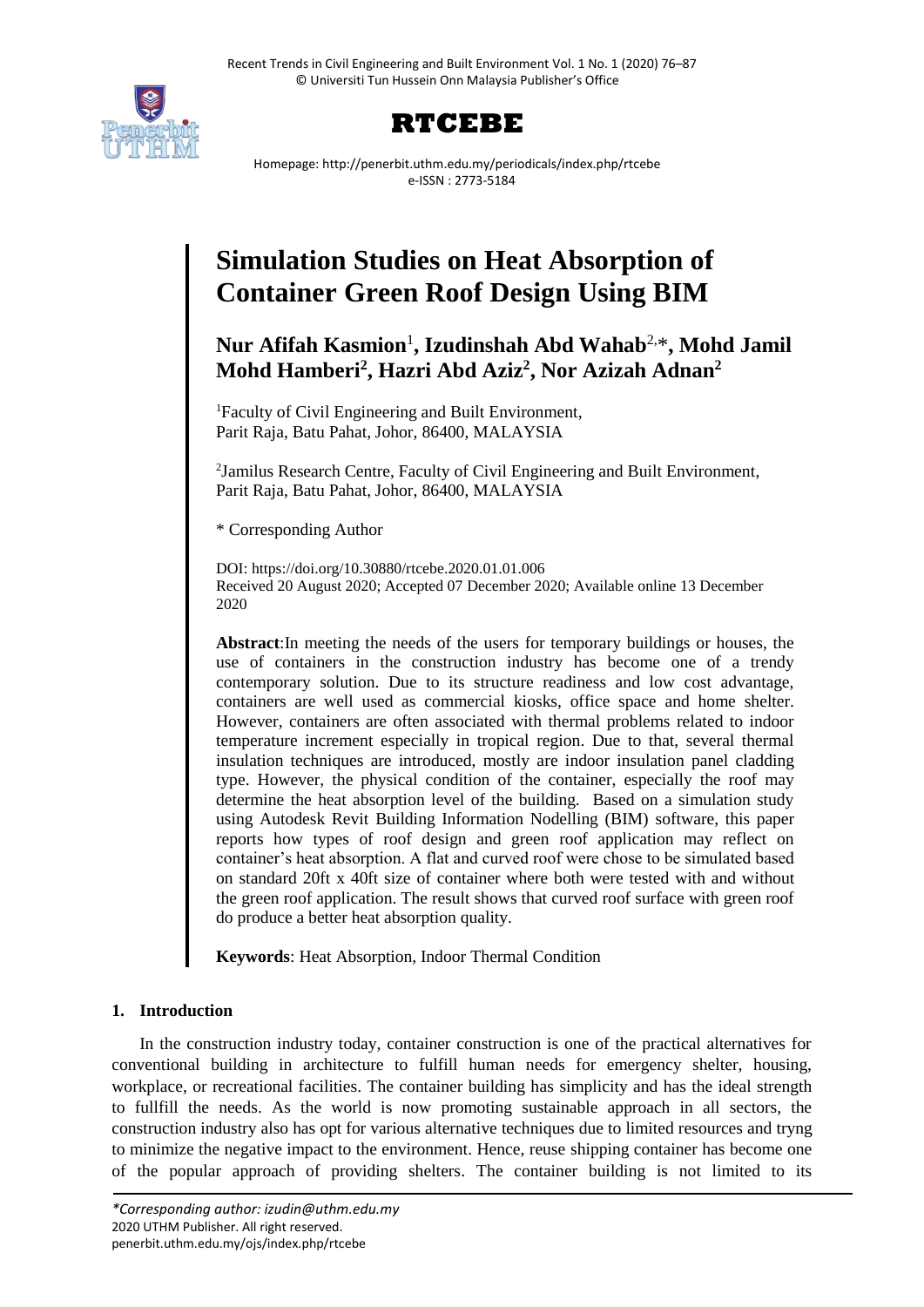manufacturing or modular features, but it relates to strength, robustness, structural availability, mobile, and low cost. The standard container size set by the International Standards Organization (ISO) is 20 feet wide and 40 feet long [1].

Meanwhile, the green roof was originally used as a firewall structure. In Germany in the 20th century there was a modern green roof, where plants were installed on the roof to minimize the harmful effects of solar radiation on the roof structure [2]. The green roof, known for its deep substrates and various cultivation as "intensive" green roofs, requires great care and investment. Green roofs are "intensive", having the appearance of a conventional level garden. In addition, it is an active use of space and has a higher aesthetic value compared to the extensive green roof, which has shallow soil and low soil cover [3].

In additon, green roofs provide ecosystem services in urban areas, including improved stormwater management, better regulation of building temperatures, reduced urban heat-island effects, and increased urban wildlife habitat. Benefits of green roofs have three main categories: storm water management, energy conservation, and urban habitat allocation. Growth medium is important for plant growth and can even help with stormwater retention, where the ecosystem services come from three main components: plant, substrate (growth medium), and membrane [4].

At the same time, global warming is currently becomes a general awareness around the world. Heat island effect is one of the major contributor to global warming problem. It occurs due to factor of higher temperature in the city center compared with rural areas or nearby suburban. This phenomenon occurs in connection with the high density of buildings and structures that can absorb sunlight or solar radiation, the use of very high heat absorbing the material, the lack of green space and the characteristics of the urban canyons and the production of anthropogenic heat [5].

The city's thermal balance depends on the material used as the building envelope and urban structure. The material absorp the solar and infrared radiation, thereby removing part of accumulated heat through convective and radiative processes to atmospheric elevations. Thus, the technical characteristics of the materials used determine the high level of energy consumption and the comfort of individual buildings. Many studies have been conducted to better understand the optical and thermal properties of the materials as well as their impact on the city's climate [6].

## **2. Research Background**

Shipping container building can be economical, durable, fast to construct, portable, and can be used for many applications including post-disaster housing or military operations and housing. Although aesthetic are important for architect and designers, shipping container cannot be viewed as building block if efficiency and economics are driving the project [1].

Generally, the container can only last for 10 to 30 years and can be more than that if maintained properly [7]. Based on Table 1 shows the size of the container in the market. For Malaysia usually used for building is 20 feet and 40 feet. Meanwhile, Figure 1 shows the shipping container dimension and thickness shipping container wall respectively.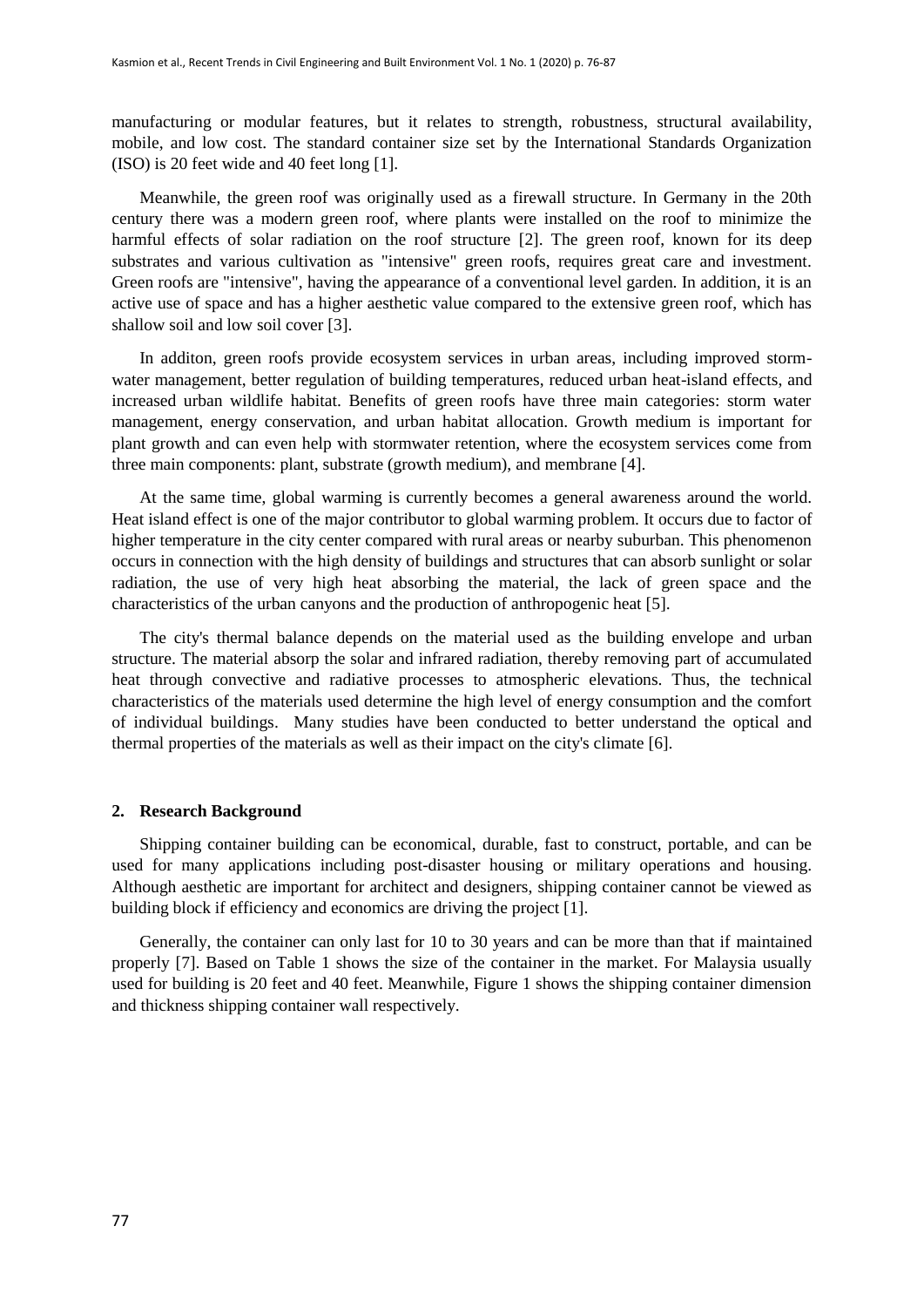|                      | Length $(m)$ |                 | Width $(m)$     |                 | Height(m)       |                 | Volume            |
|----------------------|--------------|-----------------|-----------------|-----------------|-----------------|-----------------|-------------------|
| Model                | Internal     | <b>External</b> | <b>Internal</b> | <b>External</b> | <b>Internal</b> | <b>External</b> | (m <sup>3</sup> ) |
|                      | mesurement   | measurement     | mesurement      | measurement     | mesurement      | measurement     |                   |
| 20 feet              | 5.898        | 6.058           | 2.352           | 2.438           | 2.385           | 2.591           | 33.1              |
| 40 feet              | 12.032       | 12.192          | 2.352           | 2.438           | 2.385           | 2.591           | 67.5              |
| 40 feet<br>High cube | 12.032       | 12.192          | 2.352           | 2.438           | 2.698           | 2.896           | 76.2              |
| 45 feet<br>High cube | 12.556       | 13.716          | 2.352           | 2.438           | 2.698           | 2.896           | 86.1              |

**Table 1: Size of Container in Market (Evegreen Marine Corp)**



**Figure 1: Dimension Shipping Container and Implementation Thickness Shipping Container (Evergreen Marine Corp.)**

There are many types of roof systems that can be set up even though the shipping containers come with flat roofs, such as shed, hip and gable type depending on likings for the style, insulation requirement and cost. Many people think that flat roof is enough. A shed is sloped roof, simple, cheap and easy to build. A conventional hip and gable rooftops can also be secured on top of the container within a shortest possible time [7].

According to [8] also, heat transfer into the building envelope can be slow if the roof is double and coated roofs, next can maintain a consistent temperature. In addition, adding a roof to a container obviously does not save money at first, but can ultimately save a huge amount of operational energy bills. To have a better look, the plasterboard is mounted on a metal roof from the bottom surface.

## 2.1 Green Roof Concept

The concept of green roofs is able to control the building from the solar part, controlling the temperature and movement of the wind and humidity either inside or outside the building. Surface runoff reduction can also be used with green roofing methods as well as being said to be temperature storage.

## a) Extensive Green Roof

Extensive green roof has a thin growth medium. The coating thickness is between 75-150mm and weighs  $75-150 \text{ kg}$  / m<sup>2</sup>. Thus they can be supported by specially designed light structures, making them economical. However, thin layers of media do not support water storage. Therefore, plants must be selected for durability and drought tolerance [8].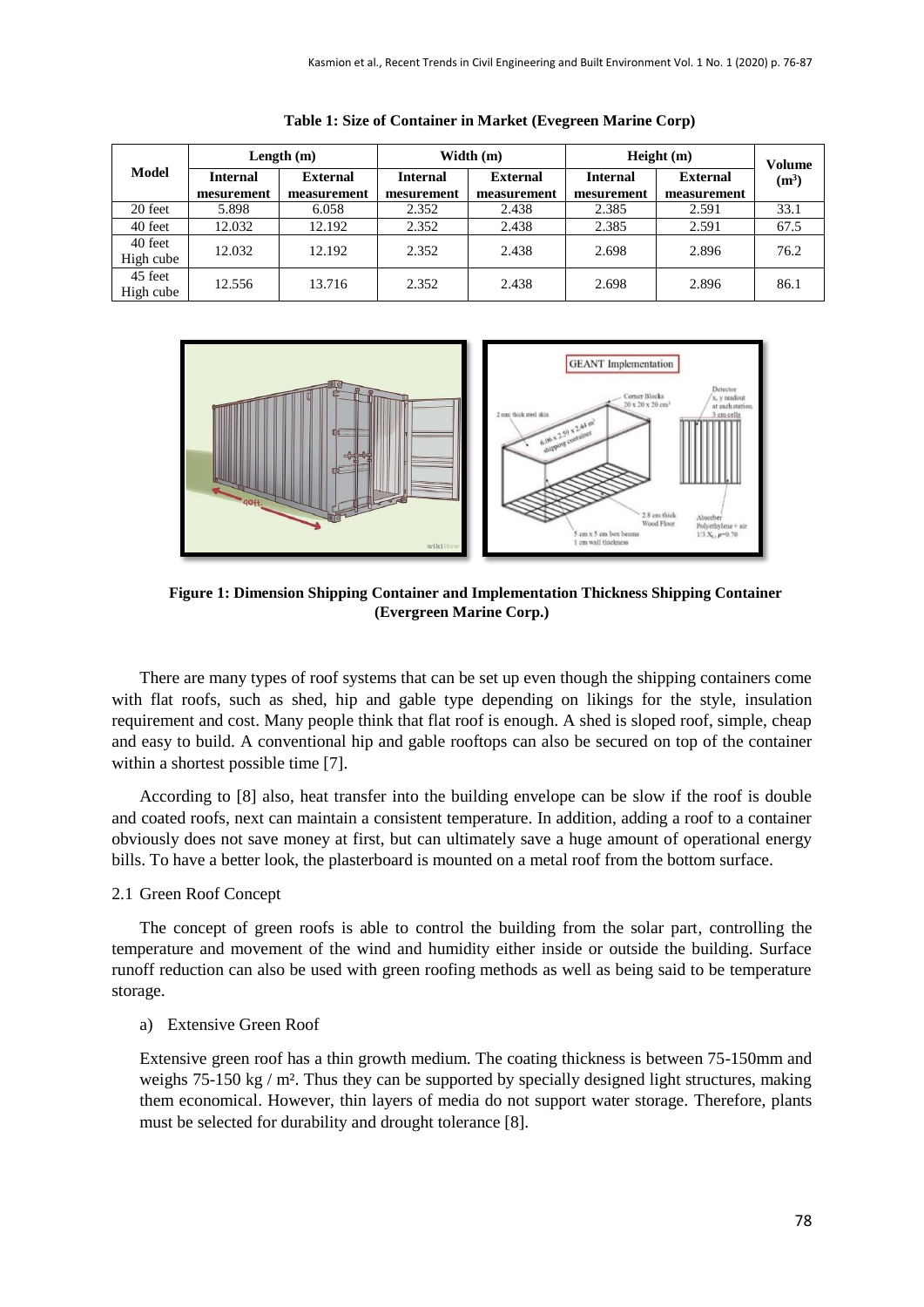

**Figure 2: Extensive Green Roof [9]**

b) Intensive Green Roof

Intensive green roof has a thickness of between 200-300 mm and can weigh up to 240 kg / m². Increased thickness allows greater planting, but the roof structure should be heavier to accommodate the additional load [3].



**Figure 3: Intensive Green Roof [9]**

Based on Table 2, the overall characteristics of green roofs and the general advantages of different green roof types are summarized.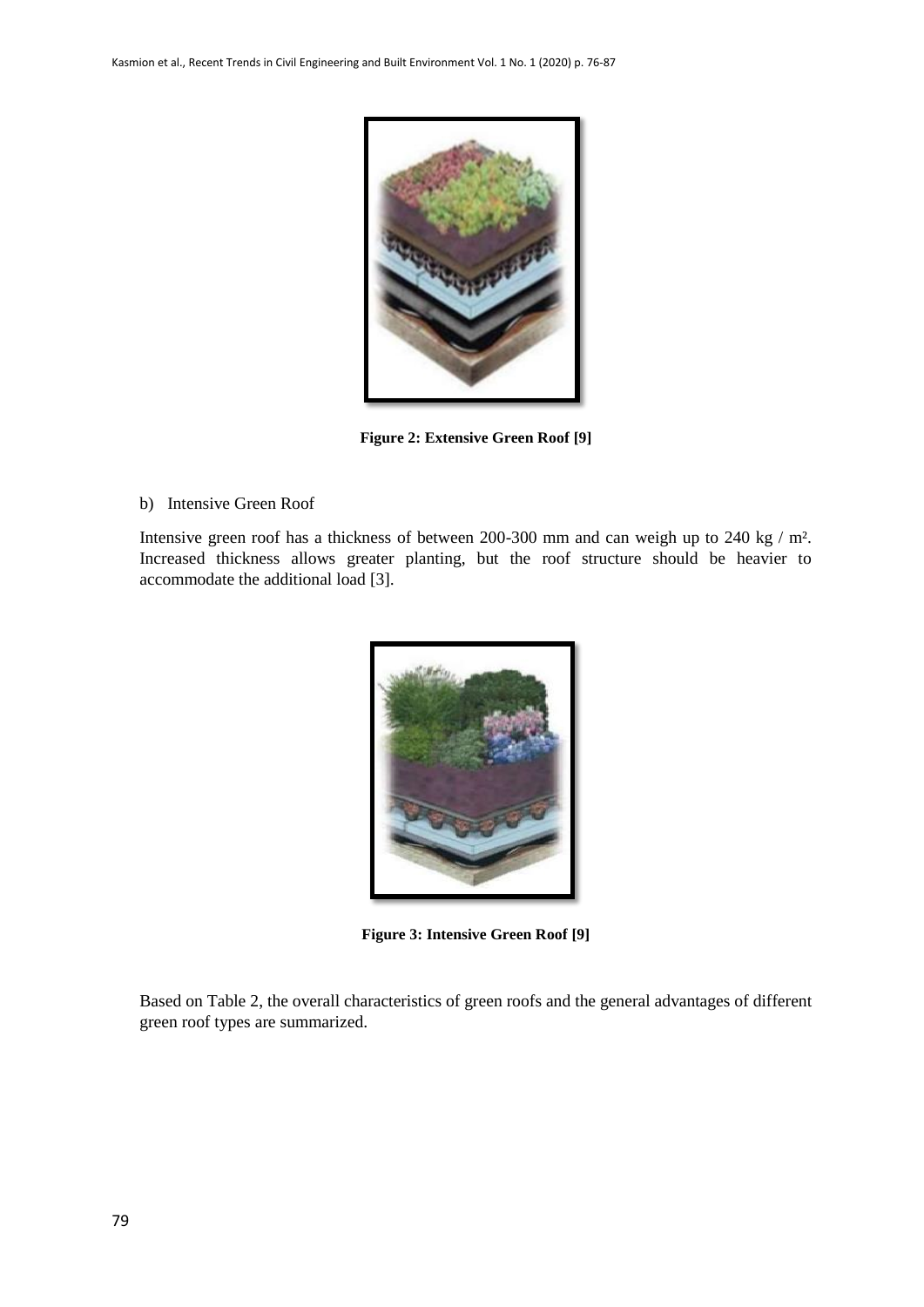| <b>Features</b>          | <b>Extensive</b>                               | <b>Intensive</b>                                        |  |
|--------------------------|------------------------------------------------|---------------------------------------------------------|--|
|                          |                                                |                                                         |  |
| <b>Maintenance</b>       | Low                                            | <b>High</b>                                             |  |
| <b>Irrigation</b>        | N <sub>o</sub>                                 | <b>Regurlarly</b>                                       |  |
| <b>Plant communities</b> | Sedum, Herbs<br>Moss,<br>and<br><b>Grasses</b> | <b>Lawn or Perennials,</b><br><b>Shrubs and Trees</b>   |  |
| Height                   | 60-200 mm                                      | 150-400<br>mm<br>on<br>underground garages ><br>1000 mm |  |
| <b>Costs</b>             | Low                                            | <b>High</b>                                             |  |
| <b>Use</b>               | <b>Ecological protection layer</b>             | Park like garden                                        |  |

**Table 2: Classification of green roof according to type of usage and construction factors [10]**

Green roofs are to be considered environmentally benign as well as to meet long-term client expectations, then selection of efficient green roof components are extremely important [11]. Depending on the location and requirements, green roofs generally comprise of several components as listed in Figure 4.



**Figure 4: Cross Section of a Green Roof [9]**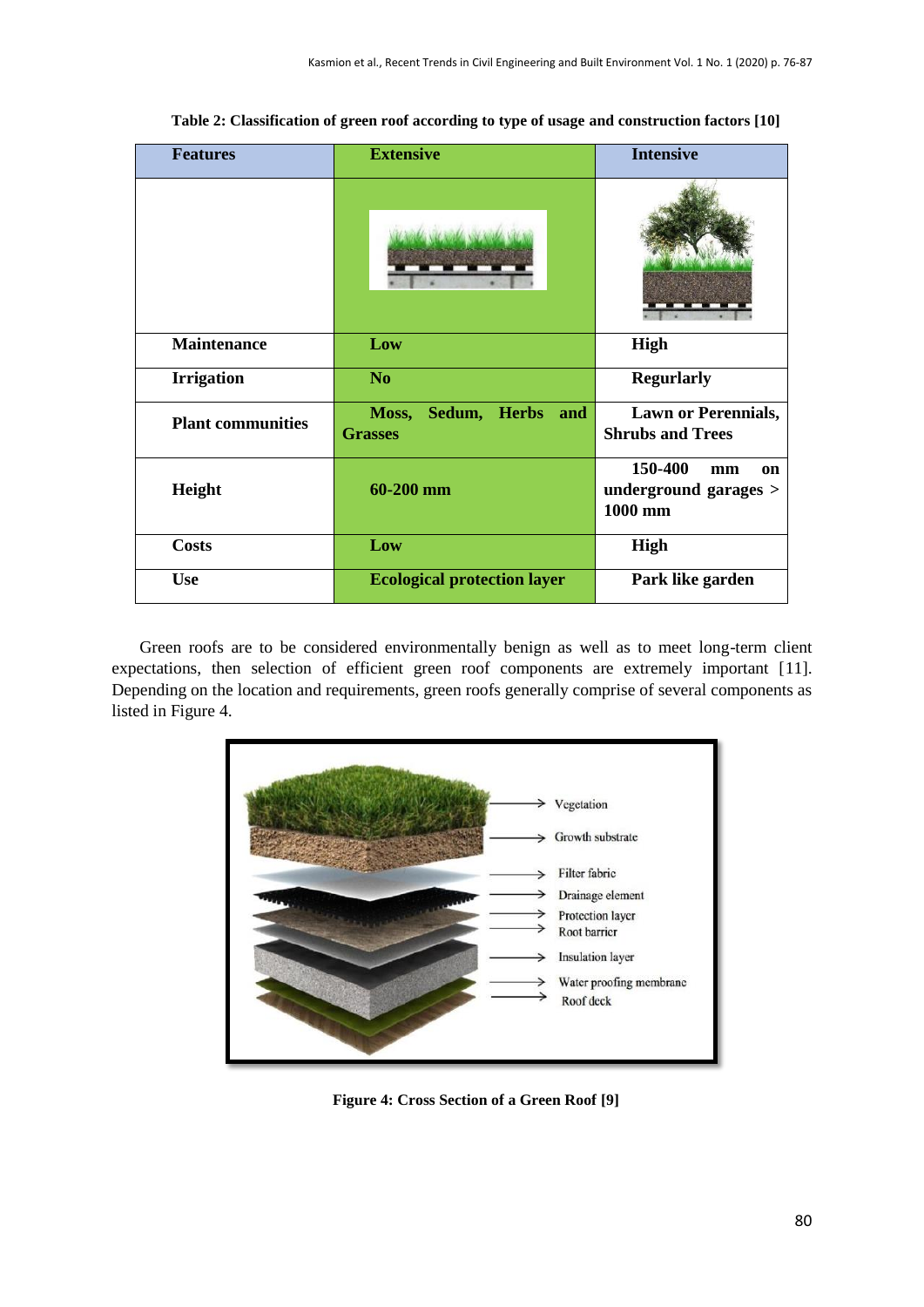#### 2.2 Building Information Modelling (BIM)

[Building Information Modelling](http://usa.autodesk.com/building-information-modeling/) (BIM) is a digital software that creates a 3D representation of a building, which is layered with additional project information. It is sometimes referred to as a "5D representation of a building", where the 4th and 5th dimensions are time and cost. For example, using a [BIM model,](http://en.wikipedia.org/wiki/Building_Information_Modeling) an architect could simulate how the wind would flow around and through a building, and how that ventilation and wind velocity might change if the building's shape or surface material is changed. Other additional information that can be modeled in [BIM](http://en.wikipedia.org/wiki/Building_Information_Modeling) includes component details and specifications, materials, structural loads, air flow, water flow, spatial relationships and scheduling information [12]. [Building Information Modelling](http://en.wikipedia.org/wiki/Building_Information_Modeling) is best used to analyze how a whole bunch of complex variables work together, and it streamlines the communication process between various parties involved in the design of a building. The process makes it easier to design a better buildings as [BIM](http://en.wikipedia.org/wiki/Building_Information_Modeling) increases efficiency in the design process and sustainable design.

Revit Autodesk Platform for Building Information Modelling (BIM) is a document design system that supports the design of drawings and schedules required for building projects [13]. BIM only provides information on project design, quantity scope, and phases as and when required. Whereas for this Revit model it provides information on 2D and 3D views, the table of contents from the database model as well as information on building projects and coordinates [13]. In addition, Revit helpsto minimize model repetition and reduce the time taken to produce construction drawings while improves overall document accuracy for clients. There are five (5) classes of elements in this software namely host, components, annotations, views and datum. These elements work together in characterize every building components modelling developed in Revit. Therefore, the building model can be customizedto the designer's creativity and requirements.

#### **3.0 Methodology**

The raw data preparation in Revit Autodesk is very important in this case study. It is to produce a building model based on the data obtained from survey results and observations on pre-study and weather data collected from the Meteorology Weather and Climate data. Initially, to create a model grid in this Revit software, raw data such as container office building dimensions were included in the layout such as the height of the building height of the datum, the length and physical width of the building according to the standard size of the container 40 ft, followed by the identification of the characteristics of materials used on the container building elements such as the roof and the walls.

This model was analyzed in three different places which is based on Meteorology Malaysia. Ten (10) areas in the country that experience heat waves were identified at level 1; Muar, Kepong, Maran, Kinta, Kuala Kangsar, Hulu Perak, Sik, Kota Setar, Kubang Pasu and Chuping. These areas experience daily maximum temperatures of up to 35 degrees Celsius up to 36.9 degrees Celsius for at least 3 consecutive days. As the research aims on the most extreme heat effect to the container green roof, Kepong (Kuala Lumpur), Chuping (Perlis) and Muar (Johor) were chose as the environment setting to be analyzedas the areas were recorded as the top three highest temperature from the list..

The purpose of these data setup is to produce quantities of distribution and intensity of radiation on various forms of mass. In addition, measurements for extensive green roof layers are based on studies [2], where each layer for green roofs has different thermal conductivity values, thicknesses and materials. Table 3 shows the thermophysical properties of the green roof different layers that will be used in analysis.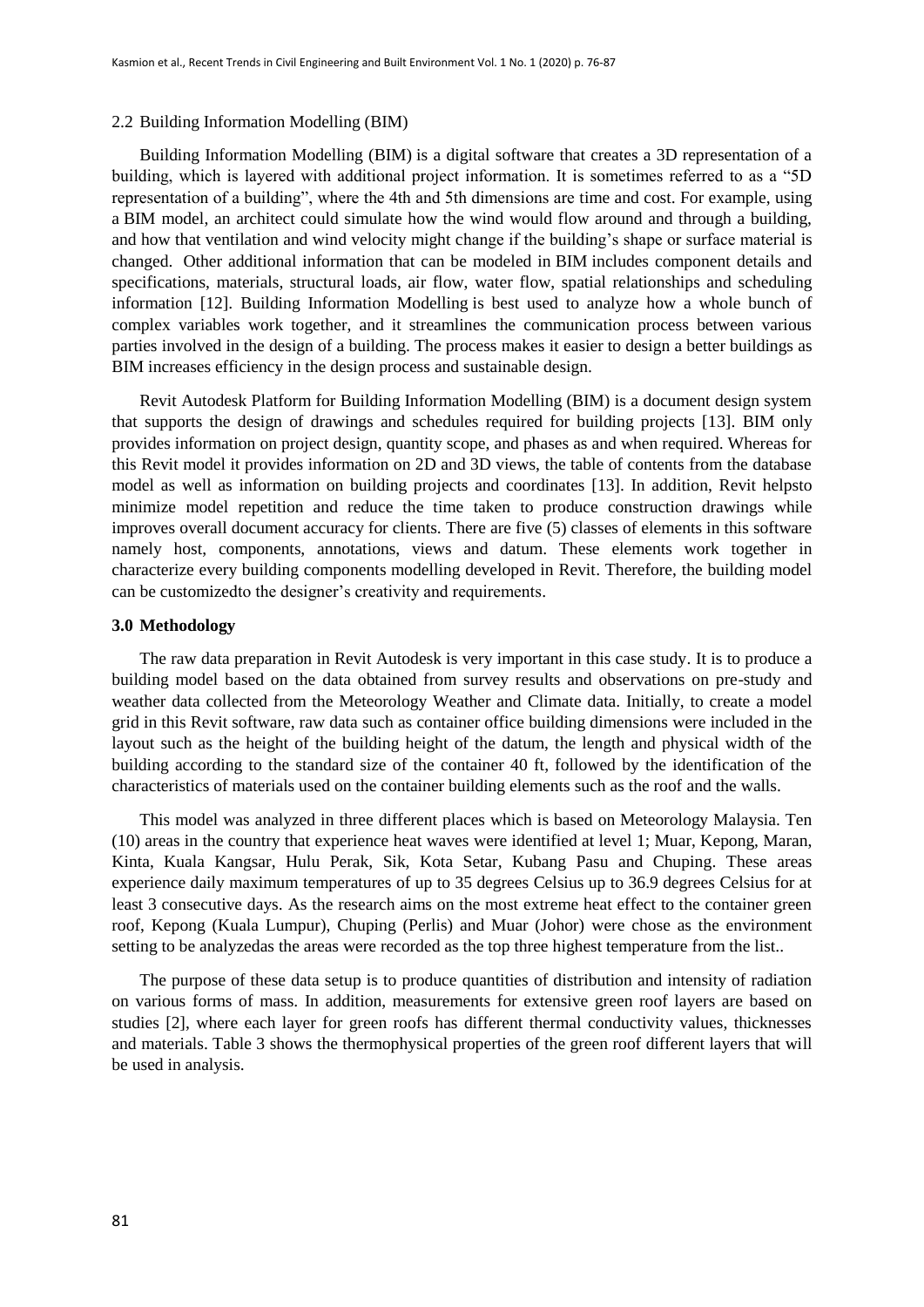| Layer                                           | <b>Thickness</b><br>(m) | <b>Material</b>        | <b>Thermal</b><br>Conductivity<br>(W/(mk))           | <b>Density</b><br>(kg/m3) | <b>Specific Heat</b><br>(J/kgK) |
|-------------------------------------------------|-------------------------|------------------------|------------------------------------------------------|---------------------------|---------------------------------|
| Vegetation                                      | 0.200                   | Perenial<br>vegetation |                                                      |                           |                                 |
| Soil substrate                                  | 0.150                   | Lapillus,<br>compost   | 0.33                                                 | 582                       | 1000                            |
| Filter sheet                                    | 0.001                   | Polypropylene          | 0.22                                                 | 910                       | 1900                            |
| Drainage, storage<br>and ventilation<br>element | 0.002                   | Polypropylene          | 0.380                                                | 950                       | 2300                            |
| Air (inside the<br>drainage<br>element)         | 0.023                   | Air                    | Thermal<br>resistance $-0.16$<br>$(m2 \text{ KJ/W})$ |                           |                                 |
| <b>Retention felt</b>                           | 0.004                   | Polypropylene          | 0.220                                                | 910                       | 1900                            |
| Roof Covering                                   | 0.001                   | Copper                 | 380                                                  | 8900                      | 382                             |
| Osb board                                       | 0.015                   | <b>OSB</b>             | 0.130                                                | 630                       | 2200                            |
| Insulation                                      | 0.120                   | <b>EPS</b>             | 0.035                                                | 25                        | 1470                            |
| Roof Slab                                       | 0.050                   | Fire wood              | 0.120                                                | 550                       | 2700                            |

**Table3: Thermophysical Properties of The Green Roof Different Layer [2]**

## **4.0 Result and Discussion**

i) Analysis Data for Flat Roof Without Green Roof and With Green Roof on Shipping Container at Each Location in Malaysia

Figure 5 and Table 4 below shows the total cumulative insolation on surface for flat roof without green roof and with green roof on shipping container at each location in Malaysia. The average values shown indicate that buildings with flat roof (with green roof) are higher than flat roof without green roof at each location. Thecontainer with green roof in the area of Chuping Perlis showed a heat acceptance of 269 kWh/ $m^2$  compared to without green roof of 228 kWh/ $m^2$ . InKepong, Kuala Lumpur, the average value of 261 kWh/ $m^2$  was with green roof, while without green roof, it was 225  $kWh/m<sup>2</sup>$ . Whereas in Muar, Johor area, the result showed an average total value for without green roof 243 kWh/ $m^2$  and an increase of 261 kWh/ $m^2$  on green roof. These data shows different heat acceptance level in different areas which may influenced by its surrounding settings



**Figure 5: Different of Total Cumulative Insolation on Surface for Flat Roof without Green Roof and with Green Roof on Shipping Container at Each Location in Malaysia**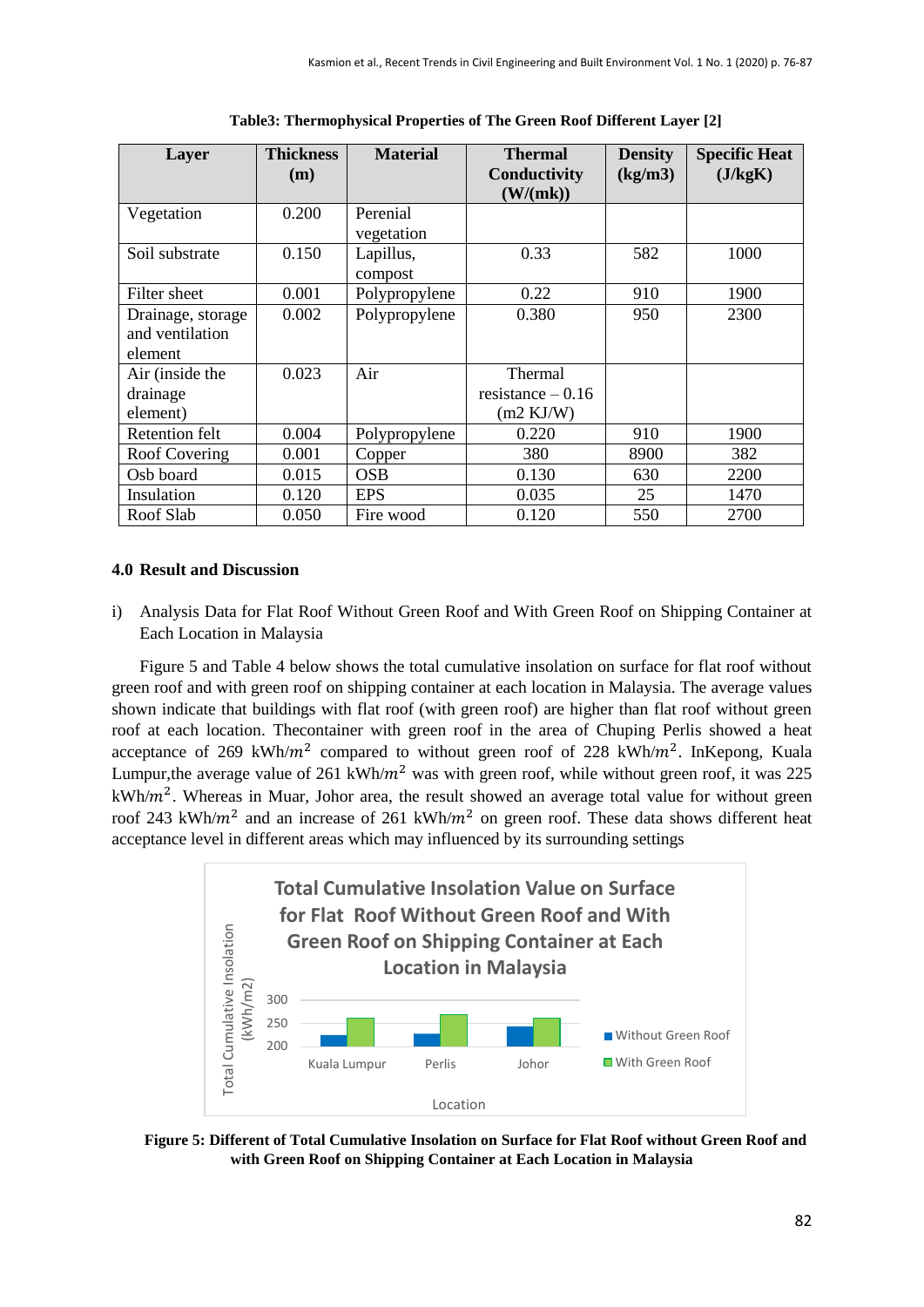| <b>Location</b>     | <b>Cumulative</b><br><b>Total</b><br>Flat  <br><b>Insulation</b><br>on<br><b>Surface without Green</b><br><b>Roof</b><br>$(kWh/m^2)$ | <b>Cumulative</b><br><b>Total</b><br><b>Insulation</b><br><b>Flat</b><br><b>on</b><br><b>Surface</b><br>with<br><b>Green</b><br><b>Roof</b><br>$(kWh/m^2)$ |
|---------------------|--------------------------------------------------------------------------------------------------------------------------------------|------------------------------------------------------------------------------------------------------------------------------------------------------------|
| <b>Kuala Lumpur</b> | 225                                                                                                                                  | 261                                                                                                                                                        |
| <b>Perlis</b>       | 228                                                                                                                                  | 269                                                                                                                                                        |
| <b>Johor</b>        | 243                                                                                                                                  | 261                                                                                                                                                        |

**Table 4: Total Cumulative Insolation on Surface for Flat Roof without Green Roof and with Green Roof on Shipping Container at Each Location in Malaysia**





**(a) Flat Roof without Green Roof**



**(b) Flat Roof with Green Roof**

**Figure 6: Illustration of An Analysis and Results of An Analysis of a Flat Roof Container Building In Johor**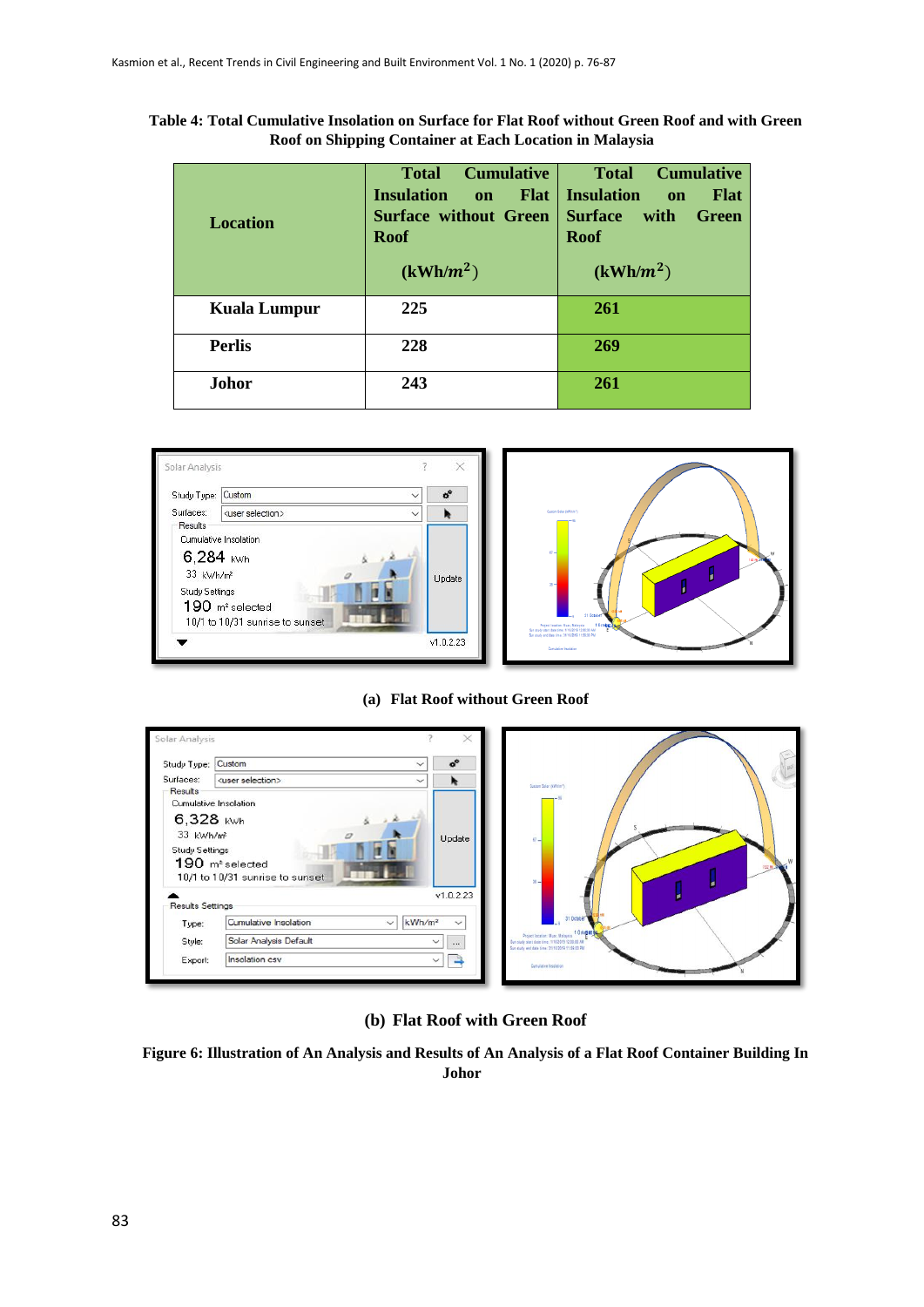ii) Analysis Data for Curved Roof Without Green Roof and With Green Roof on Shipping Container at Each Location in Malaysia

Figure 7 and Table 5 shows the total cumulative insolation on surface for curved roof without green roof and with green roof on shipping container at each location in Malaysia. Based on the results, Perlis was still effectives in the heat treatment for the curved roof with green roof which was recorded 286 kWh/ $m^2$  as the flat roof with green roof. The value for the curved roof was recorded higher than the flat roof. In Kuala Lumpur, was also produced a high total cumulative insolation for buildings with green roof of 273 kWh/ $m^2$  and even for buildings without green roof slightly varying at 268 kWh/ $m^2$ . Meanwhile, in Johor a building without a green roof produces 245 kWh/ $m^2$  then an increase of 259 kWh/ $m<sup>2</sup>$  to a building with a green roof. Due to the materials and thickness of the roof, it shows that that container buildings with green roof indicate higher value of their total cummulativr insolation than container buildings without green roof.



**Figure 7: Different of Total Cumulative Insolation on Surface for Curved Roof without Green Roof and with Green Roof on Shipping Container at Each Location in Malaysia**

| Table 5: Total Cumulative Insolation on Surface for Curved Roof without Green Roof and with |  |  |
|---------------------------------------------------------------------------------------------|--|--|
| Green Roof on Shipping Container at Each Location in Malaysia                               |  |  |

| <b>Location</b> | <b>Cumulative</b><br><b>Total</b><br><b>Insulation</b><br><b>Surface</b><br>$\overline{\mathbf{on}}$<br>without Green Roof<br>$(kWh/m^2)$ | <b>Total</b><br><b>Cumulative</b><br><b>Insulation on Surface with</b><br><b>Green Roof</b><br>(kWh/m <sup>2</sup> ) |
|-----------------|-------------------------------------------------------------------------------------------------------------------------------------------|----------------------------------------------------------------------------------------------------------------------|
| Kuala Lumpur    | 268                                                                                                                                       | <b>273</b>                                                                                                           |
| <b>Perlis</b>   | 240                                                                                                                                       | <b>286</b>                                                                                                           |
| Johor           | 245                                                                                                                                       | 259                                                                                                                  |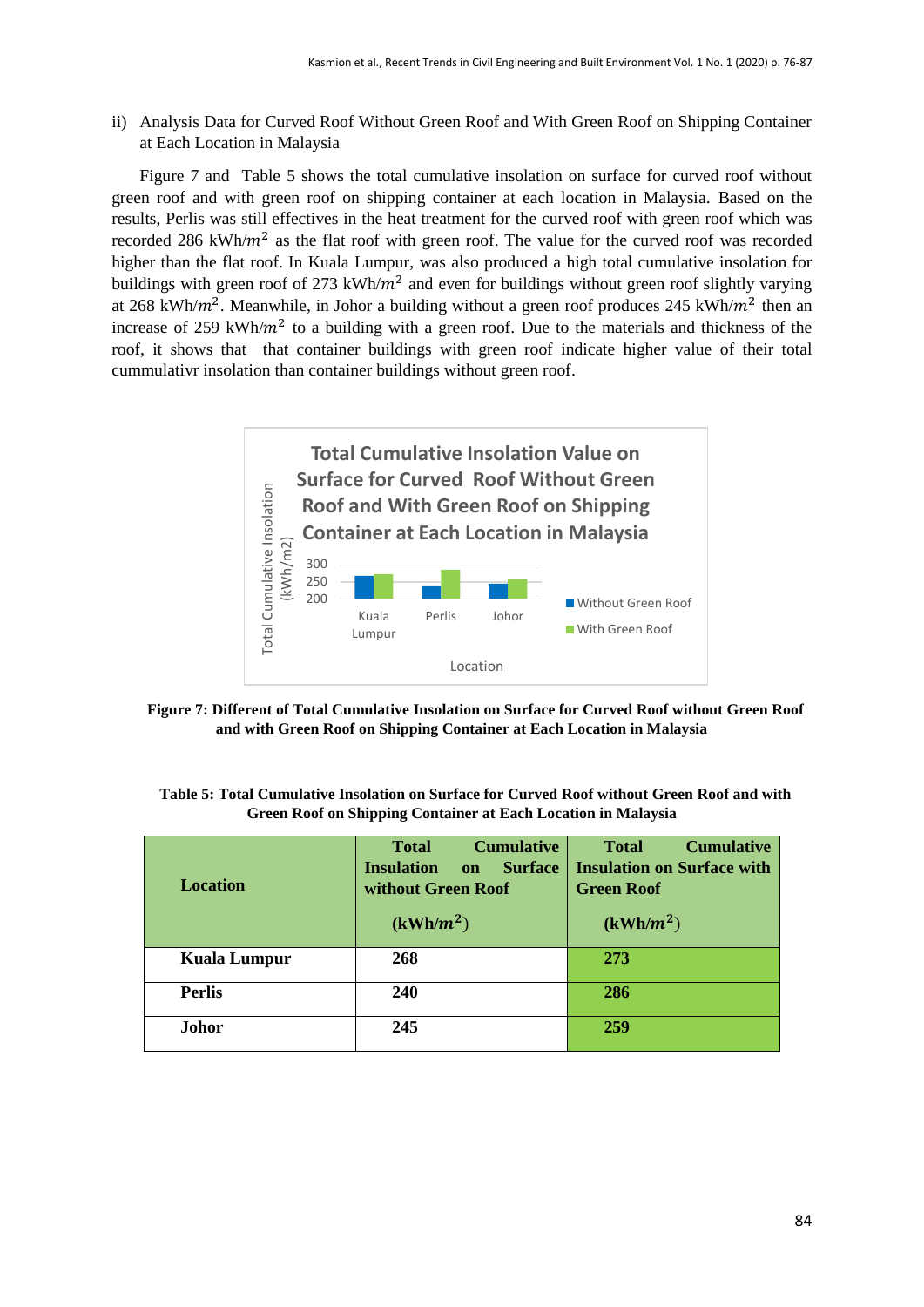

#### **(a) Curved Roof without Green Roof**



## **(b) Curved Roof with Green Roof**

**Figure 8: Illustration of an Analysis and Results of an Analysis of a Curved Roof Container Building in Johor**

Based on the findings, the data show that the insolation value of a roof with a green roof is higher than a roof without a green roof. However the differences value between areas in Perlis, Kuala Lumpur and Johor is interesting. The differences may happened due to the intense of local heat from the sun penetration differences between these areas [5]. This indicates that the green roof absorbs more heat on the exterior of the building, in addition to the possible factor in terms of the thickness of the green roof.

The findings also show curved roof with green roof has higher insolation value than on flat roof with green roof. Though curved roof has different angle along its curvy line, the overall surface is larger than a flat roof. The fact may cause insolation level to be higher of curved roof where it may allows larger heat absorption at surface. The findings supported earlier researches on roof shape potential in causing indoor heat built up [14].

## **5.0 Conclusion**

As conclusion, we can determine that roof may still be the major influencer for heat penetration for buildings in tropical area. Therefore, it may still become the major element to be considered in design process and even in any renovation strategy to provide better indoor thermal condition. From the studies done, the curved roof without Green Roof shows the highest average insolation value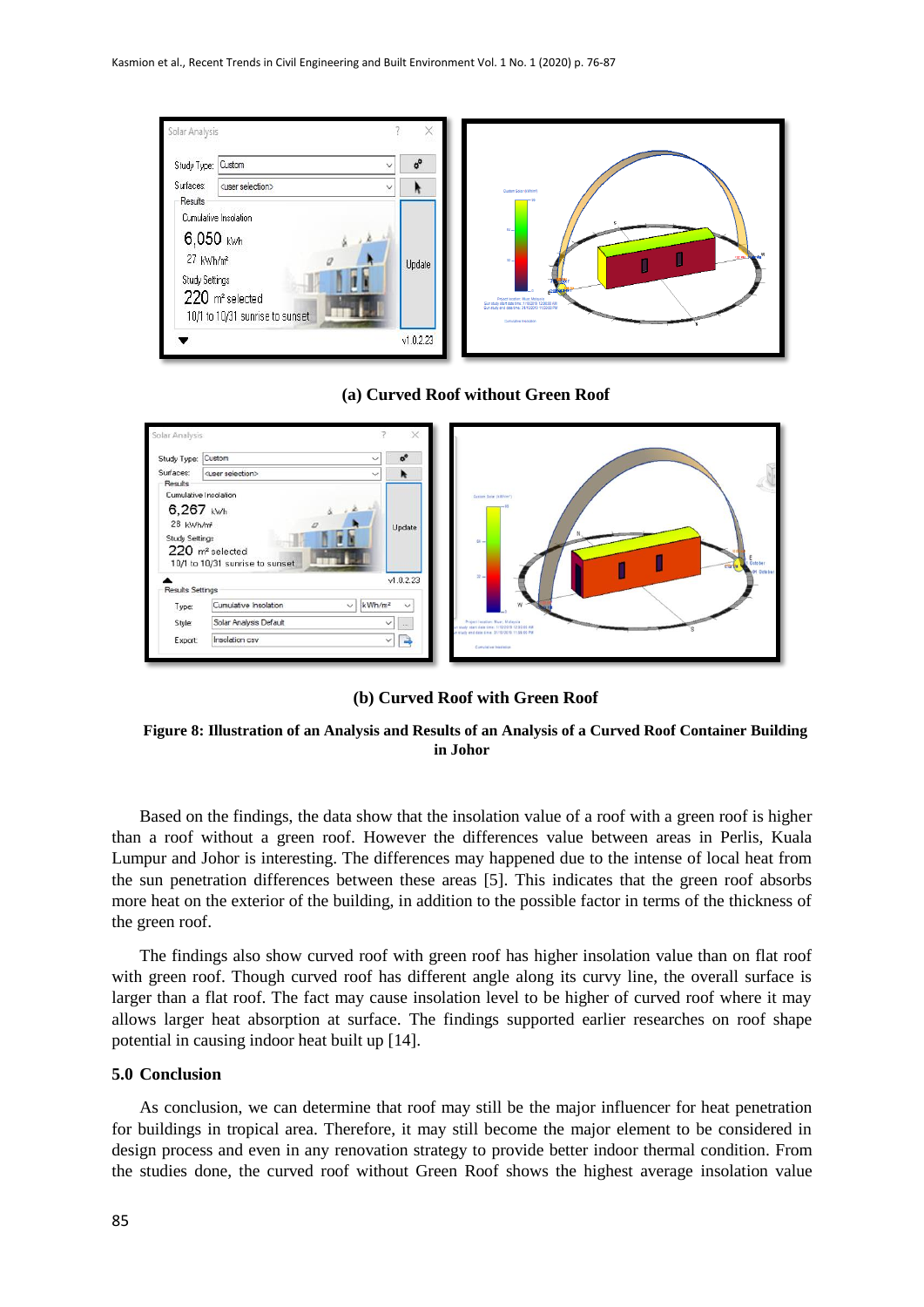compared to the flat roof without Green Roof. This is because, as the roof gets longer or wider, the rate of sunlight absorption in the building decreases. Additionally, the roof with Green Roof shows different results in each area, where data in Kuala Lumpur and Perlis show that Curved Roof with green roof is higher than average in Johor where Flat Roof with green roof is higher high average value.

The intensity of the sun varies depending on the brightness of the sun and the angle at which the sun absorbs the surface of the earth. Therefore, the more perpendicular the sunlight is to the surface, the warmer the surface of the building. Therefore, to reduce heat transfer to buildings, roof design is one of the best mediums to reduce heat flow. So the second objective of this simulation study was achieved. Hence, determining the location of the direction of the sun's position and the design of the building's roof is important. As if these two factors are properly applied, the heat absorption into the container will be reduced.

## **References**

- [1] A. H. Radwan, "Containers Architecture Reusing Shipping Containers in making creative Architectural Spaces", International Journal of Scientific & Engineering Research, vol. 6, no. 11, 2015.
- [2] M. Köhler, "Plant survival research and biodiversity: Lessons from Europe", Paper presented at the First Annual Greening Rooftops for Sustainable, 2003.
- [3] E. Oberndorfer, J. Lundholm, B. Bass, R. R. Coffman, H. Doshi, N. Dunnett, B. Rowe, "Green Roofs as Urban Ecosystems : Ecological Structures, Functionsand Services", BioScience, vol. 57 no. 10, 823–833, 2007.
- [4] F. Olivieri. C. Di Perna. M. D'Orazio. L. Olivieri and J. Neila, "Experimental measurement and numerical model for the summer performance assessment of extensive green roofs in mediterranean coastal climate", Energy and Building, vol. 53, pp. 1-14, 2013.
- [5] D. Yap, " Seasonal excess urban energy and the nocturnal heat island Toronto". Archiv Für Meteorologie, Geophysik Und Bioklimatologie Serie B, 23(1–2), 69–80, 1975 [doi.org/10.1007/BF02247308](https://doi.org/10.1007/BF02247308).
- [6] I. A. Wahab, L. H. Ismail, A. H. Abdullah, M. H. Rahmat, N. N. A. Salam, Natural Ventilation Design Attributes Application Effect on Indoor Natural Ventilation Performance of Double Story Single Unit Residential Buiding. Penerbit UTHM, 2018.
- [7] M. A. Hijau, and A. Harisah, Munculnya Arsitektur Kontainer di Makassar dan Sekitarnya. Seminar Ikatan Peneliti Lingkungan Binaan Indonesia (IPLBI) 3, 2018, doi.org/10.32315/sem.3.b007.
- [8] F. Cascone, Green Roof Design: State of the Art on Technology and Materials. Sustainability, MDPI, 2019, doi:10.3390/su11113020.
- [9] A. Mrythong, Green Roofs, 2016. [Online]. Available: https://www.slideshare.net/AndrewMyrthong/green-roofs-57239083. [Accessed May 31, 2020].
- [10] B. Raji, M. J. Tenpierik,A. Van Den Dobbelsteen,. [The impact of greening systems on](https://www.sciencedirect.com/science/article/pii/S1364032115000994)  [building energy performance: A literature review.](https://www.sciencedirect.com/science/article/pii/S1364032115000994) Renewable and Sustainable Energy Reviews, 2015.